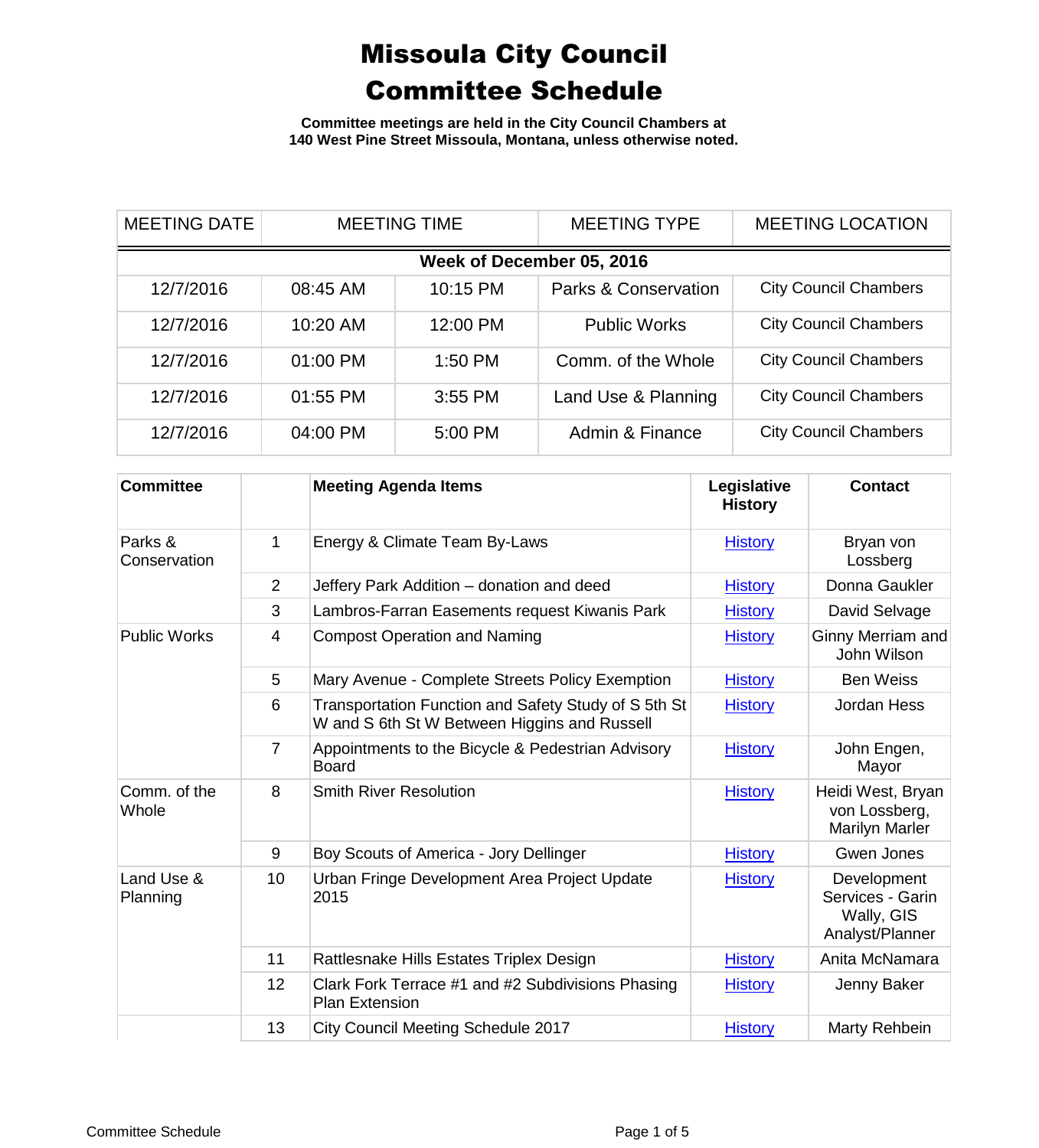**Committee meetings are held in the City Council Chambers at 140 West Pine Street Missoula, Montana, unless otherwise noted.**

| Admin &<br>Finance | 14 | Reappointments to the Impact Fee Advisory<br>Committee                                                                                                        | <b>History</b> | John Engen      |
|--------------------|----|---------------------------------------------------------------------------------------------------------------------------------------------------------------|----------------|-----------------|
|                    | 15 | Reappointment to the Missoula Urban<br><b>Transportation District Board - MacArthur</b>                                                                       | <b>History</b> | John Engen      |
|                    | 16 | Appointment to the Missoula Civic Television<br><b>Advisory Commission - Robson</b>                                                                           | <b>History</b> | John Engen      |
|                    | 17 | Discuss the creation of a new City administered<br>Property Tax Relief Fund for Individuals<br>disproportionately affected by City property tax<br>increases. | <b>History</b> | Julie Armstrong |

*The following items have been referred to City Council committees, but the committees will not discuss them in the coming week:*

| <b>Committee</b>      |                | <b>Held Meeting Agenda Items</b>                                                                                                                                                       | Legislative<br><b>History</b> | <b>Contact</b>                         |
|-----------------------|----------------|----------------------------------------------------------------------------------------------------------------------------------------------------------------------------------------|-------------------------------|----------------------------------------|
| Admin &<br>Finance    | 1              | Review FY2017 - FY2021 Capital Improvement<br>Plan (Wastewater)                                                                                                                        | <b>History</b>                | Leigh Griffing                         |
|                       | $\overline{2}$ | Create and Fund a Paid Parental Leave Policy for<br>City of Missoula Employees                                                                                                         | <b>History</b>                | Heidi West and<br><b>Emily Bentley</b> |
|                       | 3              | <b>Revised Certified Taxable Values</b>                                                                                                                                                | <b>History</b>                | Dale Bickell                           |
|                       | $\overline{4}$ | Harris Advanced Utility Systems software contract<br>and related purchasing policy variance                                                                                            | <b>History</b>                | Leigh Griffing                         |
| Parks &               | 5              | Urban Forest Management Plan Update                                                                                                                                                    | <b>History</b>                | Chris Boza                             |
| Conservation          | 6              | Missoula Parks and Recreation Fee Schedules for<br>Parks and Recreation programs, facilities, and<br>permits 2017.                                                                     | <b>History</b>                | <b>Shirley Kinsey</b>                  |
| Comm. of the<br>Whole | $\overline{7}$ | Missoula Parking Commission Presentation                                                                                                                                               | <b>History</b>                | <b>Michelle Cares</b>                  |
|                       | 8              | Missoula Downtown Master Plan implementation<br>committee update                                                                                                                       | <b>History</b>                | Bryan von Lossberg                     |
|                       | 9              | Missoula Chamber of Commerce Update                                                                                                                                                    | <b>History</b>                | Marilyn Marler                         |
|                       | 10             | Legislative Services assistance to City Council                                                                                                                                        | <b>History</b>                | Marty Rehbein                          |
|                       | 11             | Updates from Council representatives on the Health<br>Board, Community Forum, Transportation Policy<br>Coordinating Committee, other boards and<br>commissions as necessary. (Ongoing) | <b>History</b>                | Marilyn Marler                         |
|                       | 12             | <b>Broadband RFP</b>                                                                                                                                                                   | <b>History</b>                | Bryan von Lossberg                     |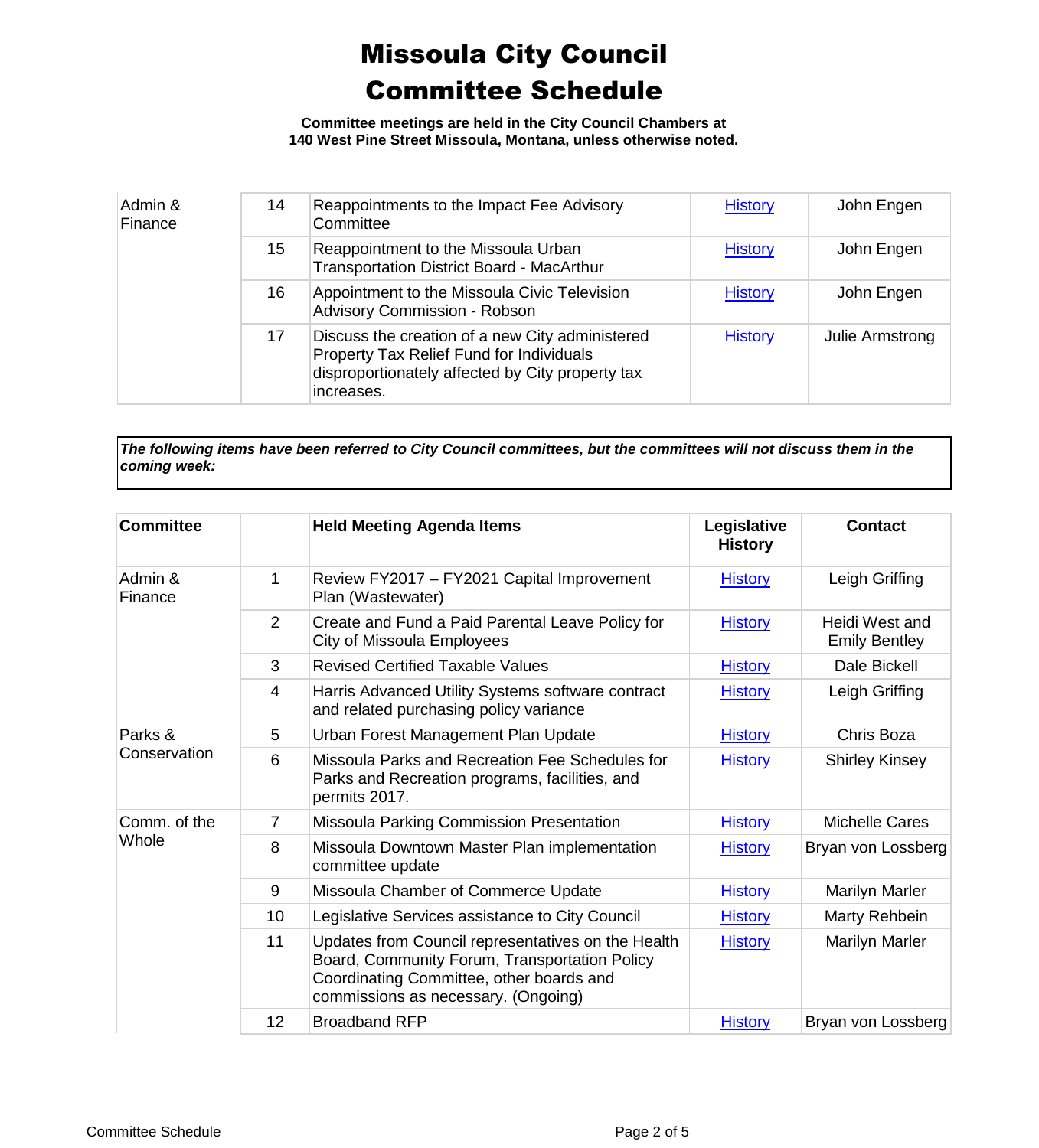**Committee meetings are held in the City Council Chambers at 140 West Pine Street Missoula, Montana, unless otherwise noted.**

|                        | 13 | Review membership in Alliance for Innovation                                                                                                                                                 | <b>History</b> | Marty Rehbein, City<br><b>Clerk</b>                                                    |
|------------------------|----|----------------------------------------------------------------------------------------------------------------------------------------------------------------------------------------------|----------------|----------------------------------------------------------------------------------------|
|                        | 14 | <b>Hotel Fox Update Presentation</b>                                                                                                                                                         | <b>History</b> | Chris Behan                                                                            |
|                        | 15 | Joint meeting with the Board of County<br><b>Commissioners regarding Missoula County</b><br>Fairgrounds planning activities and development                                                  | <b>History</b> | John DiBari &<br><b>Marilyn Marler</b>                                                 |
|                        | 16 | Missoula Economic Partnership Update                                                                                                                                                         | <b>History</b> | <b>Marilyn Marler</b>                                                                  |
|                        | 17 | Water acquisition financing discussion                                                                                                                                                       | <b>History</b> | Dale Bickell                                                                           |
|                        | 18 | Resolution approving municipal acquisition of the<br>water system                                                                                                                            | <b>History</b> | Dale Bickell                                                                           |
|                        | 19 | Mountain Water Acquisition Update                                                                                                                                                            | <b>History</b> | Bryan von Lossberg                                                                     |
| Land Use &<br>Planning | 20 | Architectural Design Standards/Guidelines                                                                                                                                                    | <b>History</b> | Laval Means,<br>Development<br><b>Services</b>                                         |
|                        | 21 | <b>MOR Housing Report</b>                                                                                                                                                                    | <b>History</b> | <b>Emily Bentley</b>                                                                   |
|                        | 22 | Presentation on Missoula Mercantile Building/New<br>Mixed-Use Project                                                                                                                        | <b>History</b> | <b>Emily Bentley</b>                                                                   |
|                        | 23 | MCPB update to the LUP committee                                                                                                                                                             | <b>History</b> | John DiBari                                                                            |
|                        | 24 | <b>Planning Division Work Plan</b>                                                                                                                                                           | <b>History</b> | Laval Means,<br><b>Planning Division</b><br>Manager,<br>Development<br><b>Services</b> |
|                        | 25 | Development Services LU&P Related Boards                                                                                                                                                     | <b>History</b> | <b>Michelle Cares</b>                                                                  |
|                        | 26 | Brooks Street Community Visioning with New<br><b>Mobility West</b>                                                                                                                           | <b>History</b> | John DiBari and<br><b>Emily Bentley</b>                                                |
|                        | 27 | Annexation, (see separate list at City Clerk's Office<br>for pending annexations) (Ongoing in committee)                                                                                     | <b>History</b> | Marty Rehbein                                                                          |
|                        | 28 | Adopt broadband standards for the City of Missoula                                                                                                                                           | <b>History</b> | Brian von Lossberg                                                                     |
|                        | 29 | Adopt new floodplain ordinance                                                                                                                                                               | <b>History</b> | <b>Wade Humphries</b>                                                                  |
|                        | 30 | Fox Triangle - Land Use and Development<br><b>Requirements Agreement</b>                                                                                                                     | <b>History</b> | Mary McCrea,<br>Development<br><b>Services</b>                                         |
|                        | 31 | Petition No. 9787 - Resolution to Annex Tract A,<br>Certificate of Survey 6082 and infrastructure rebate<br>program for Costco Wholesale for off-site<br>construction of Mary Jane Boulevard | <b>History</b> | Drew Larson                                                                            |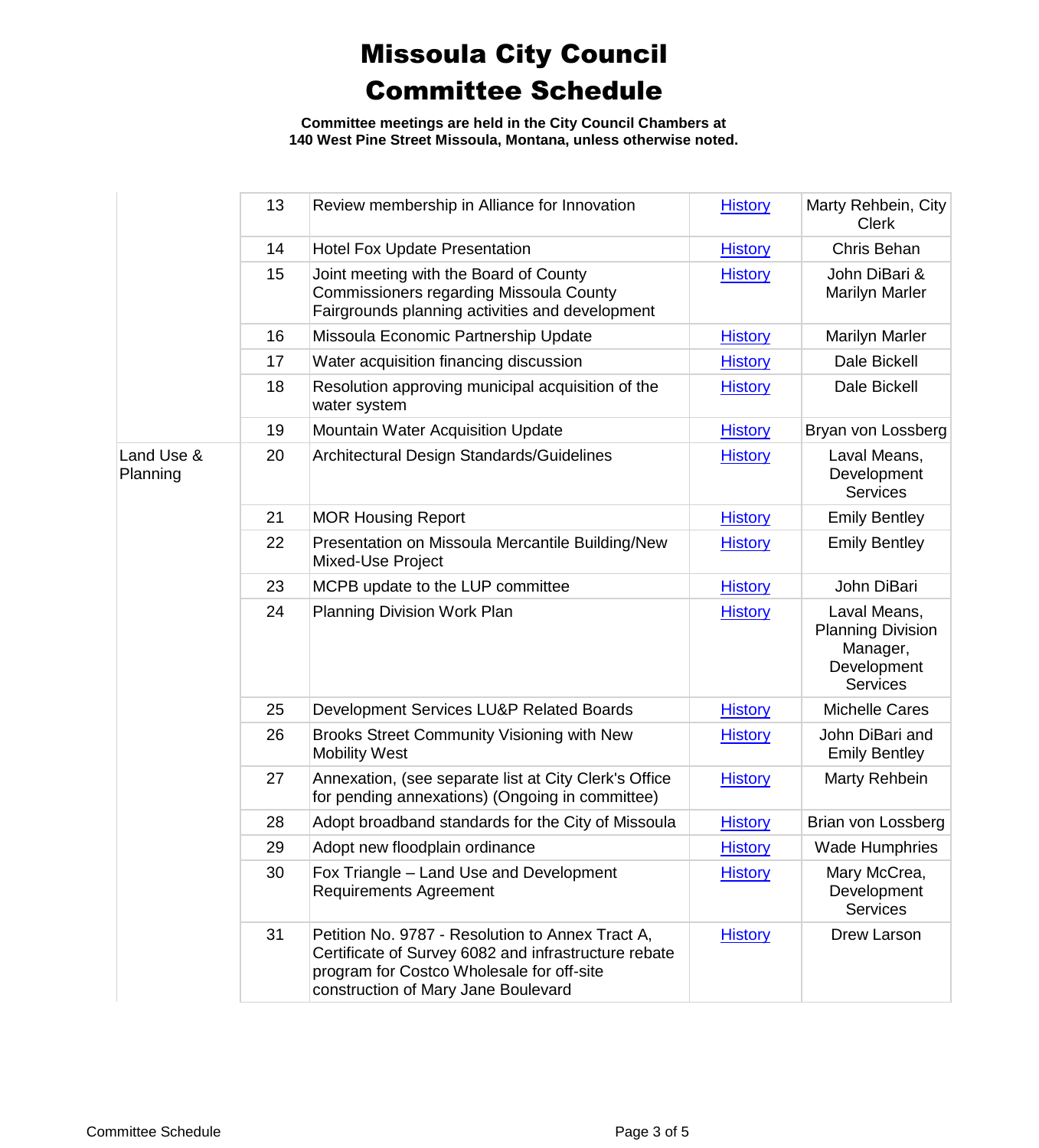**Committee meetings are held in the City Council Chambers at 140 West Pine Street Missoula, Montana, unless otherwise noted.**

|                         | 32 | Petition No. 9787 - Resolution to Annex Tract A,<br>Certificate of Survey 6082 and infrastructure rebate<br>program for Costco Wholesale for off-site<br>construction of Mary Jane Boulevard | <b>History</b> | Drew Larson                                                           |
|-------------------------|----|----------------------------------------------------------------------------------------------------------------------------------------------------------------------------------------------|----------------|-----------------------------------------------------------------------|
| Pub. Safety &<br>Health | 33 | Update from Missoula City-County Relationship<br><b>Violence Services</b>                                                                                                                    | <b>History</b> | Jon Wilkins                                                           |
|                         | 34 | <b>Amend City Smoking Ordinance</b>                                                                                                                                                          | <b>History</b> | <b>Health Department</b>                                              |
|                         | 35 | Fire Department update.                                                                                                                                                                      | <b>History</b> | <b>Jason Diehl</b>                                                    |
|                         | 36 | Health Department update.                                                                                                                                                                    | <b>History</b> | Ellen Leahy                                                           |
|                         | 37 | Missoula City/County Animal Control Update                                                                                                                                                   | <b>History</b> | Jeff Darrah                                                           |
|                         | 38 | Fire Department update.                                                                                                                                                                      | <b>History</b> | <b>Jason Diehl</b>                                                    |
|                         | 39 | Safety aspects of management of the urban deer<br>population in the city of Missoula.                                                                                                        | <b>History</b> | Jon Wilkins                                                           |
|                         | 40 | Crime Victim Advocate Office Update                                                                                                                                                          | <b>History</b> | Jon Wilkins                                                           |
|                         | 41 | Police Department update.                                                                                                                                                                    | <b>History</b> | Mike Brady                                                            |
|                         | 42 | Missoula Aging Services, Initiatives and Services<br>Update - Susan Kohler                                                                                                                   | <b>History</b> | Jon Wilkins                                                           |
| <b>Public Works</b>     | 43 | Ordinance Creating the Water Utility, Adopting Rules<br>and Regulations and Adopting the Current Mountain<br><b>Water Fee Structure</b>                                                      | <b>History</b> | John Wilson,<br>Director of Public<br>Works                           |
|                         | 44 | <b>Federal and State Stormwater Regulations</b>                                                                                                                                              | <b>History</b> | John Wilson                                                           |
|                         | 45 | Update to Ordinance 12.22 Parking Facility<br>Maintenance                                                                                                                                    | <b>History</b> | Doug Harby                                                            |
|                         | 46 | Possible Transportation Impact Fees from School<br>Projects                                                                                                                                  | <b>History</b> | <b>Marilyn Marler</b>                                                 |
|                         | 47 | Discuss Missoula County Local Option Fuel Tax                                                                                                                                                | <b>History</b> | Jessica Morris,<br>AICP,<br>Transportation<br><b>Planning Manager</b> |
|                         | 48 | Update Parking Facility ordinance relating to the<br>Americans With Disabilities Act.                                                                                                        | <b>History</b> | <b>Michelle Cares</b>                                                 |
|                         | 49 | Joint Trenching Agreement between utilities and City<br>of Missoula                                                                                                                          | <b>History</b> | Bryan von Lossberg                                                    |
|                         | 50 | Sidewalk dining discussion Thomas Meagher Bar<br>located at 130 West Pine (The request for an<br>encroachment permit was tabled in committee:<br>December 16, 2015)                          | <b>History</b> | <b>Marilyn Marler</b>                                                 |